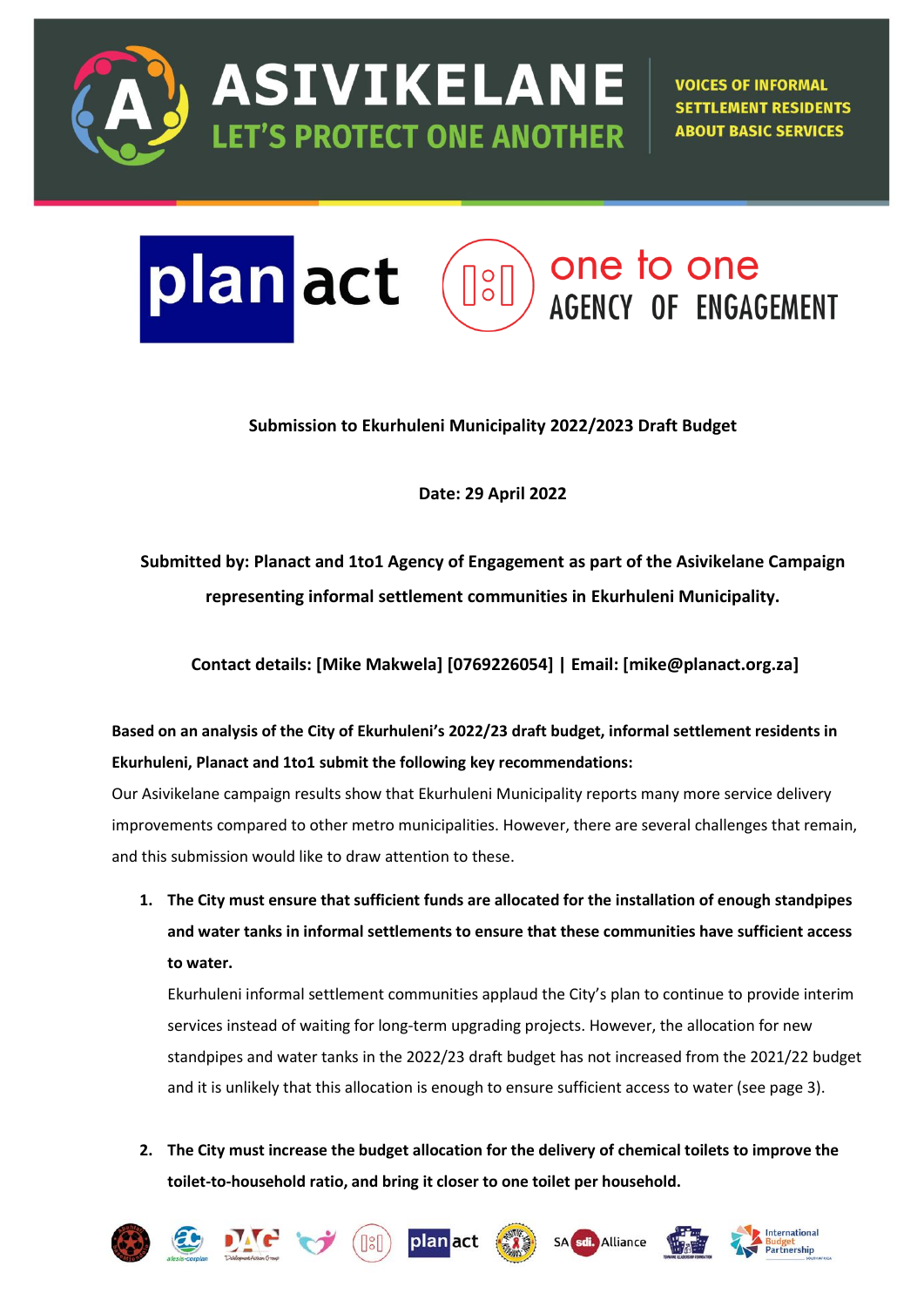The Integrated Development Plan (IDP) reports that the ratio of chemical toilets to households improved from 1:10 to 1:5 in some informal settlements in 2021. The budget documents do not, however, specify if 1:5 is the target ratio that the metro would like to achieve in *all* informal settlements. Moreover, the budget indicates that the metro plans to rent the same number of new chemical toilets with less money than last year (see page 4).

**3. The City must increase their maintenance budget to bring it closer to the National Treasury guideline of 8%, and also create a specific budget allocation for repairs and maintenance of water and sanitation services in informal settlements.**

The City only budgeted 4.1% of the value of their Property, Plants and Equipment (PPE) for total maintenance and repairs. This is almost 50% less than the National Treasury's guideline of 8%.

The budget also does not show what is allocated specifically for repairs and maintenance of communal taps and toilets in informal settlements, which means that they could easily be neglected in favour of formal areas (see page 5).

## **4. The City must allocate more funds for waste collection services in informal settlements.**

It concerns Ekurhuleni communities that there is no increase in the budget for walk-in bulk containers. Communities have indicated that they do not have enough walk-in and other containers (such as skips) in their settlements and would welcome weekly delivery of plastic refuse bags or wheelie bins.

While the City is purchasing ten more walk-in containers, it is not clear whether these will be placed in informal settlements or elsewhere. For this reason, we also recommend the creation of a line item specific to informal settlements (see page 5).

**5. The City must provide interim as well as permanent electricity services to all informal settlement communities for improved safety of residents, especially women and children.**

The Ekurhuleni communities applaud the City for increasing its overall budget for the electrification of informal settlements (see page 6). However, the budget does not specify an allocation for the provision of interim solar lighting units service, nor does it specify which informal settlements will benefit from the overall increase to the budget for permanent electricity. Electrification will contribute to the safety of residents because informal settlements use communal services and lighting plays a big role when it comes to safety around communal services.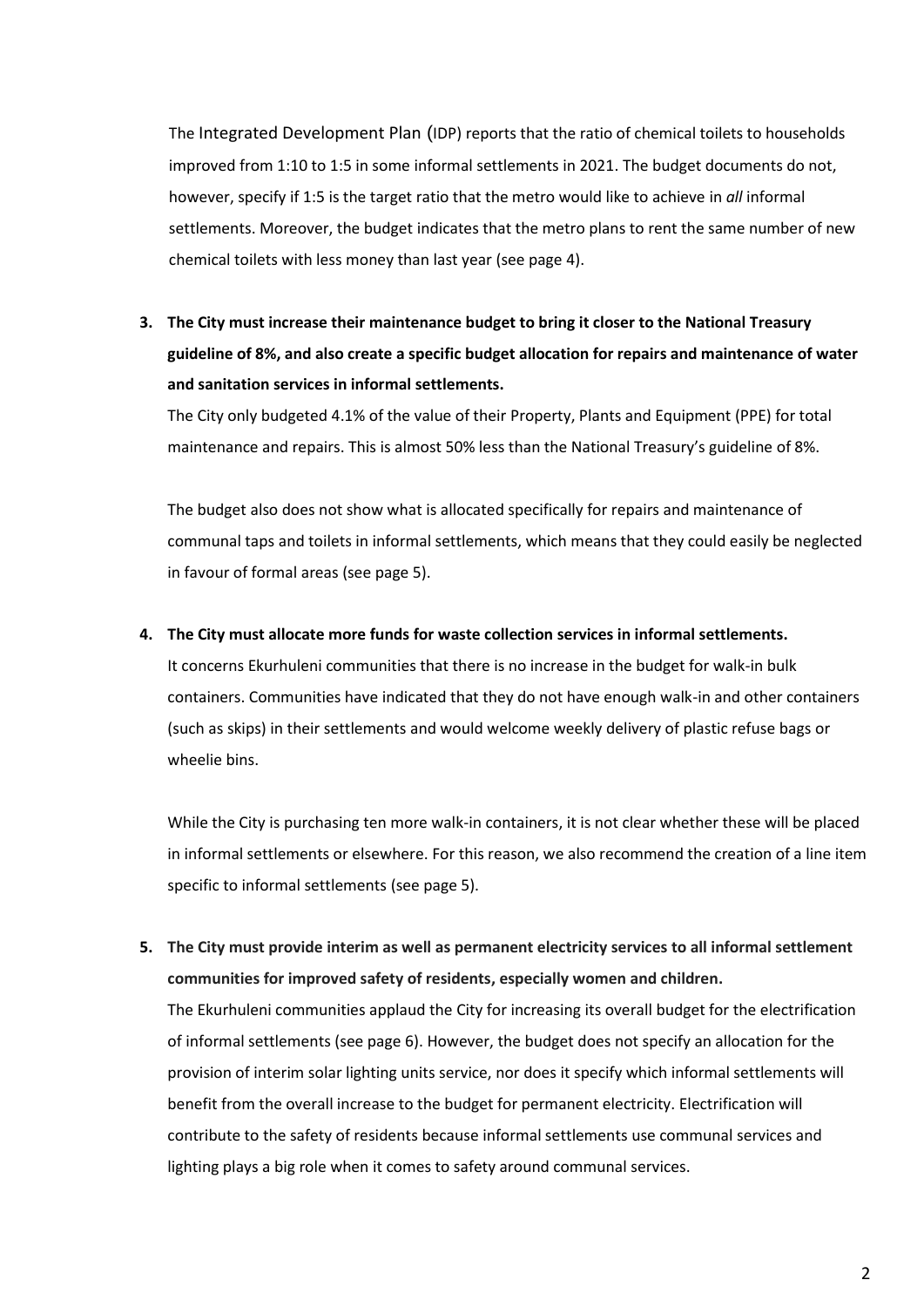#### **6. The City must be more transparent when it comes to upgrading projects.**

While it is commendable that the City is focusing on both the upgrading and provision of interim services to informal settlements, the communities are recommending more transparency when it comes to upgrading projects. Transparency about the availability and accessibility of land, and the transparency of what the upgrading projects entail, will enable communities to participate and buy into these projects (see page 6).

## **Asivikelane assessment of informal settlements services in Ekurhuleni**

Planact and 1to1 are NGOs that have been working with informal settlements for over 40 years. Recently, with International Budget Partnership South Africa (IBP South Africa) and other partner organisations, they formed the Asivikelane campaign. This initiative supports informal settlement communities to monitor water, sanitation and refuse collection and to engage with their metro about these services. The objective of the initiative is to give a voice to informal settlement residents who face severe basic services shortages in South Africa's major cities.

The submission is based on residents' comments on the IDP, their responses to the draft budget and an analysis of the City's draft 2022/23 budget. In addition to the analysis, the submission offers recommendations for practical steps that the City can take to ensure that the budget responds more fully to the needs of its most vulnerable residents.

## **Challenges experienced by informal settlement residents**

## *Water challenges*

In April 2022, 10.7% of residents said that they did not have enough water. Some residents reported that they do not have access to taps and rely on water tanks for water provision. Some of those with communal taps said that there are not enough taps and that some of them are broken. Residents who use water tanks also said that there are not enough tanks and that tanks are not filled often enough.

## *Sanitation challenges*

Some residents still do not have access to toilets as they rely on self-dug pit toilets. Residents who use chemical toilets said that there are not enough toilets. In April 2022, 20.2% of residents also said that their toilets had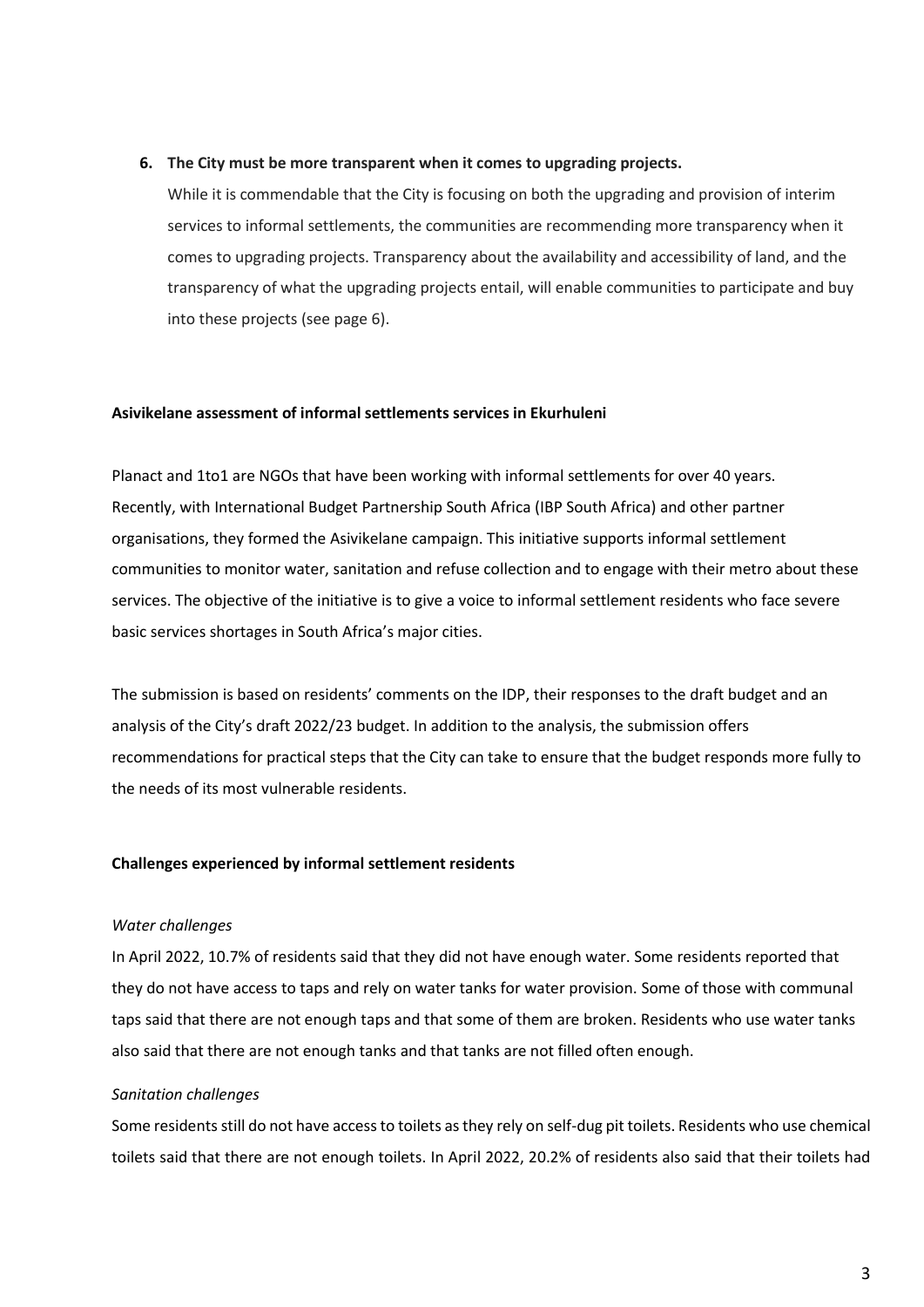not been cleaned or drained in the previous 7 days.

#### *Refuse collection challenges*

In April 2022, 13.1% of residents said that they did not have any access to waste removal services. Meanwhile, those who have some level of access to waste collection services said they do not have waste bins or refuse bags*.*

## *Challenges with the inadequate maintenance of taps and toilets in informal settlements*

Residents also raised the lack of maintenance and repairs of taps and toilets as a major challenge. In March 2022, a third of residents said that when a tap or toilet is broken, it is never fixed. Another 13% of residents say that it takes longer than a week for maintenance and repairs to take place after a fault is reported.

| <b>Fixed</b>    | <b>Number</b> | %       |
|-----------------|---------------|---------|
| A week or less  | 63            | 29,72%  |
| A month or less | 11            | 5,19%   |
| 1 to 3 months   | 17            | 8,02%   |
| Never           | 73            | 34,43%  |
| I don't know    | 48            | 22,64%  |
| Total           | 212           | 100,00% |

**Fault reporting response times when Ekurhuleni residents lodge a water and sanitation complaint**

\*Source: Asivikelane 25 analysis results (data collected in March 2022).

#### **Evidence from the metro's 2022/23 draft budget**

The 2022/27 draft IDP states that 100% of informal settlements will be provided with interim basic services during the 2021/22 and 2022/23 financial years. This suggests that the metro will prioritise informal settlement residents' immediate needs for basic services rather than wait to provide basic services through long-term upgrading projects. Although we applaud this proposal by the metro, our analysis of the 2022/23 budget suggests that the metro has not allocated enough funding to realize this goal. Specifically, the unchanged budget allocations for the delivery of chemical toilets, water tanks and standpipes are of concern.

*Allocations for the provision of interim and minimum level of sanitation and water access points* According to the 2022/27 draft IDP, the minimum standard for water is a tap inside the dwelling/yard or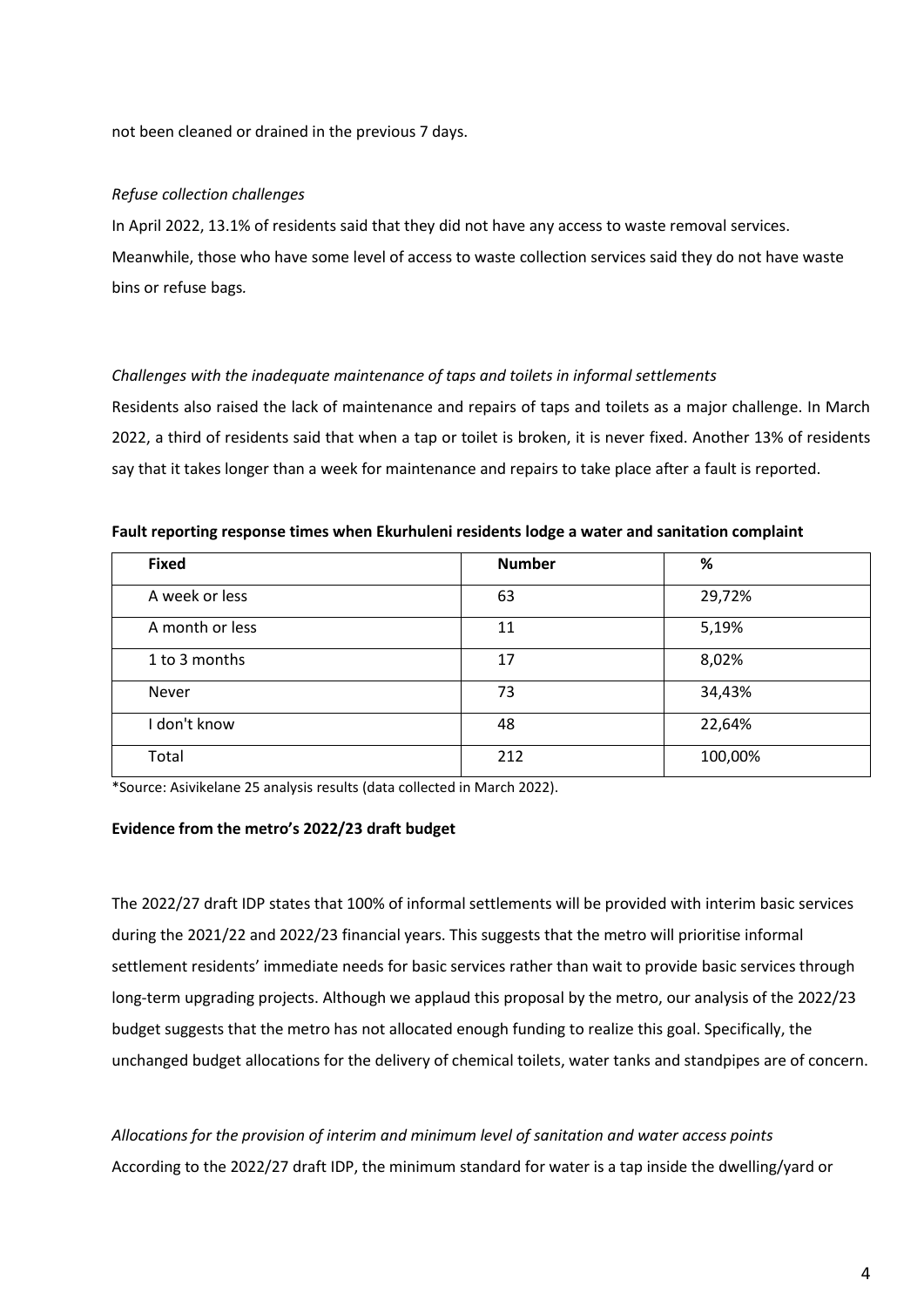piped water to a community that is within 200m of the piped water stand. The minimum standard for sanitation is either a flush toilet (sewerage system) and/or flush toilet (septic tank) and/or a pit toilet connected to ventilation (VIP). No household-to-service ratios are provided for communal taps or the minimum level of sanitation.

The 2022/27 draft IDP also says that Ekurhuleni plans to provide free chemical toilets as an interim service delivery measure while working on the minimum level of basic sanitation in parallel to this. The ratio of chemical toilets to households improved from 1:10 to 1:5 in some informal settlements in 2021, but the budget documents do not specify if 1:5 is the target ratio that the metro would like to achieve.<sup>1</sup>

#### **Allocations for the provision of water to informal settlements**

Ekurhuleni will allocate R10 million in 2022/23 for the installation of 100 additional "Water access points" which include water standpipes and water tankers.<sup>2</sup> This amount could make a meaningful step towards providing water to the 10% of residents that don't currently have access. As we indicate elsewhere, the main challenges in water provision are repairs and maintenance.

#### **Allocations for sanitation to informal settlements**

The 2022/23 draft capital budget does not specify allocations for the provision of flush or VIP toilets, making it impossible to see if the metro is allocating any funds to try and meet the minimum standard for sanitation.

The 2022/23 Service Delivery and Budget Implementation Plan (SDBIP) shows that the Water and Sanitation department plans to provide informal settlement residents with 1 000 more chemical toilets by the end of the financial year. This is the same as the baseline target for 2021/22. What is difficult to understand is that the department has allocated R14 million for the toilets, a decrease of R1 million when compared to the 2021/22 allocation.

The metro does not provide any estimate of the backlog in the provision of sanitation, so it is unclear to what extent the 1 000 additional chemical toilets will improve access to sanitation for informal settlement residents. But the 1000 new toilets should make a meaningful step in this direction.

<sup>1</sup> https://www.ekurhuleni.gov.za/about-the-city/budget/annual-budget-report/draft-budget-2022-2023/5395-a-f-16- 2022-annexure-a/file.html, page 33.

<sup>2</sup> https://www.ekurhuleni.gov.za/about-the-city/budget/annual-budget-report/draft-budget-2022-2023/5398-a-f-16- 2022-annexure-d/file.html, page 39.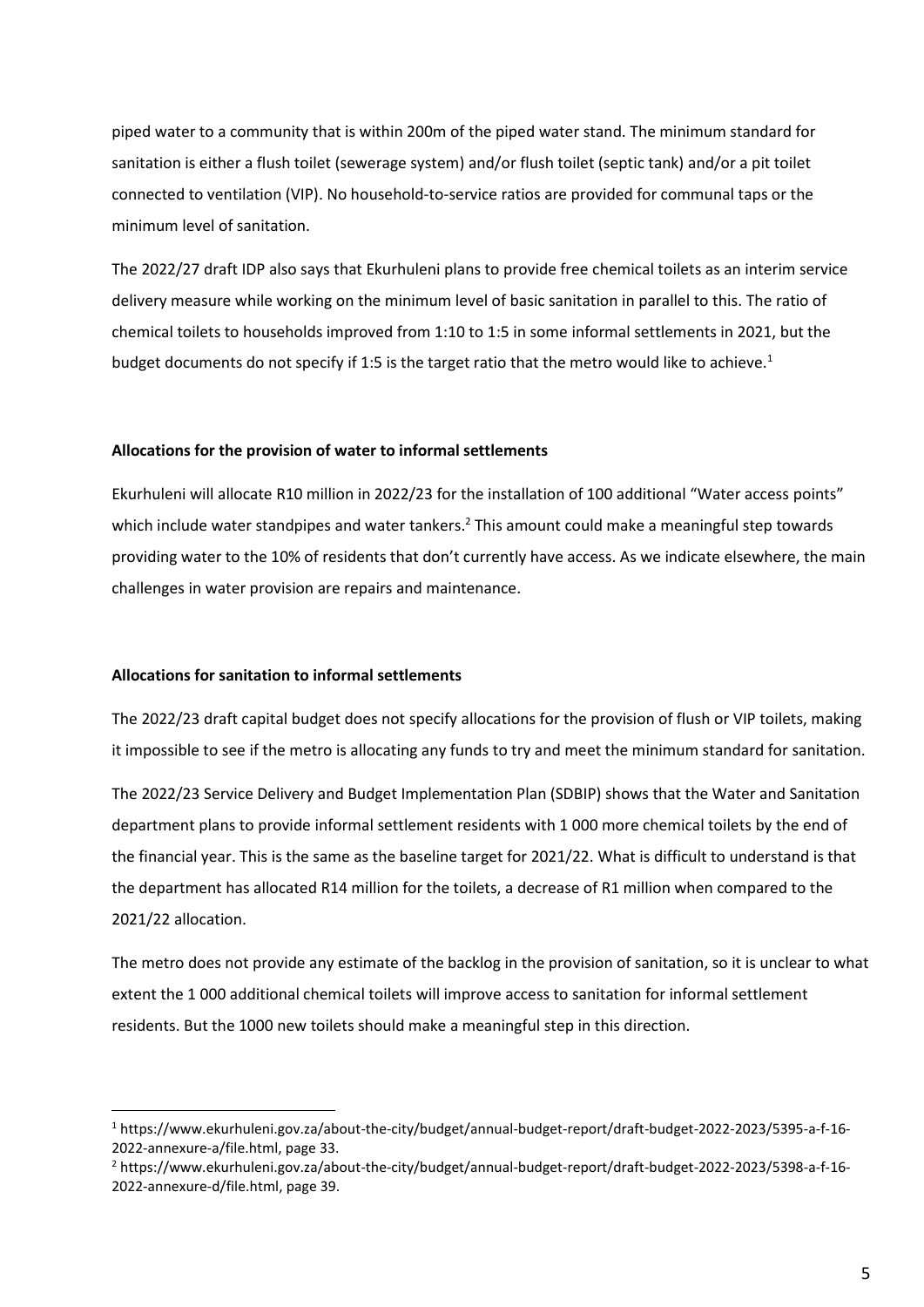## **Increase in the provision of emergency water and sanitation services**

We applaud the metro for increasing the "W&S: Emergency SVC to informal settlement (Corporate)" project by 400%. Despite this significant increase, the specific services that the project includes is not indicated.

|                                | <b>Budget</b>          | <b>Draft Budget</b>     |
|--------------------------------|------------------------|-------------------------|
|                                | 2021/22                | 2022/23                 |
| W&S: Emergency SVC to informal | R <sub>2</sub> million | R <sub>10</sub> million |
| settlement (Corporate)         |                        |                         |

\*Sources: IDP 2022/27 and Asivikelane Budget analysis 2021/22

## *Allocations for waste collection services*

In Ekurhuleni, 170 000 households receive waste collection services in informal settlements. We congratulate the City for employing a Cooperatives management agent to establish community-based cooperatives who render basic waste management services in informal settlements.<sup>3</sup> This, however, is not reflected in the 2022/23 budget as there are no increases in the allocations for "walk-in bulk containers" or any other mention of refuse removal in informal settlements in addition to this project.

Despite some residents reporting that they have no or inconsistent access to waste removal services, the 2022/23 SDBIP shows that there is no increase in the baseline provision of 10 walk-in bulk containers from 2021/22. In addition, it is not clear if these containers will solely benefit informal settlement residents and there are no other budget items which address refuse removal challenges in informal settlements in the 2022/23 budget book.

|                         | <b>Budget</b>            | <b>Draft Budget</b> |  |
|-------------------------|--------------------------|---------------------|--|
|                         | 2021/22                  | 2022/23             |  |
| Walk-in bulk containers | R <sub>1.5</sub> million | R1.5 million        |  |

\*Sources: SDBIP 2022/23 and Asivikelane Budget analysis 2021/22

## *No ring-fenced budget allocations for maintenance and repairs*

According to the National Treasury benchmark,<sup>4</sup> municipalities must spend 8% of the carrying value of their PPE on maintenance and repairs. Ekurhuleni's repairs and maintenance budget, which is set at R2.6 billion in

<sup>3</sup> https://www.ekurhuleni.gov.za/about-the-city/budget/annual-budget-report/draft-budget-2022-2023/5395-a-f-16- 2022-annexure-a/file.html, page 39.

<sup>4</sup> See<http://mfma.treasury.gov.za/Circulars/Pages/Circular71.aspx>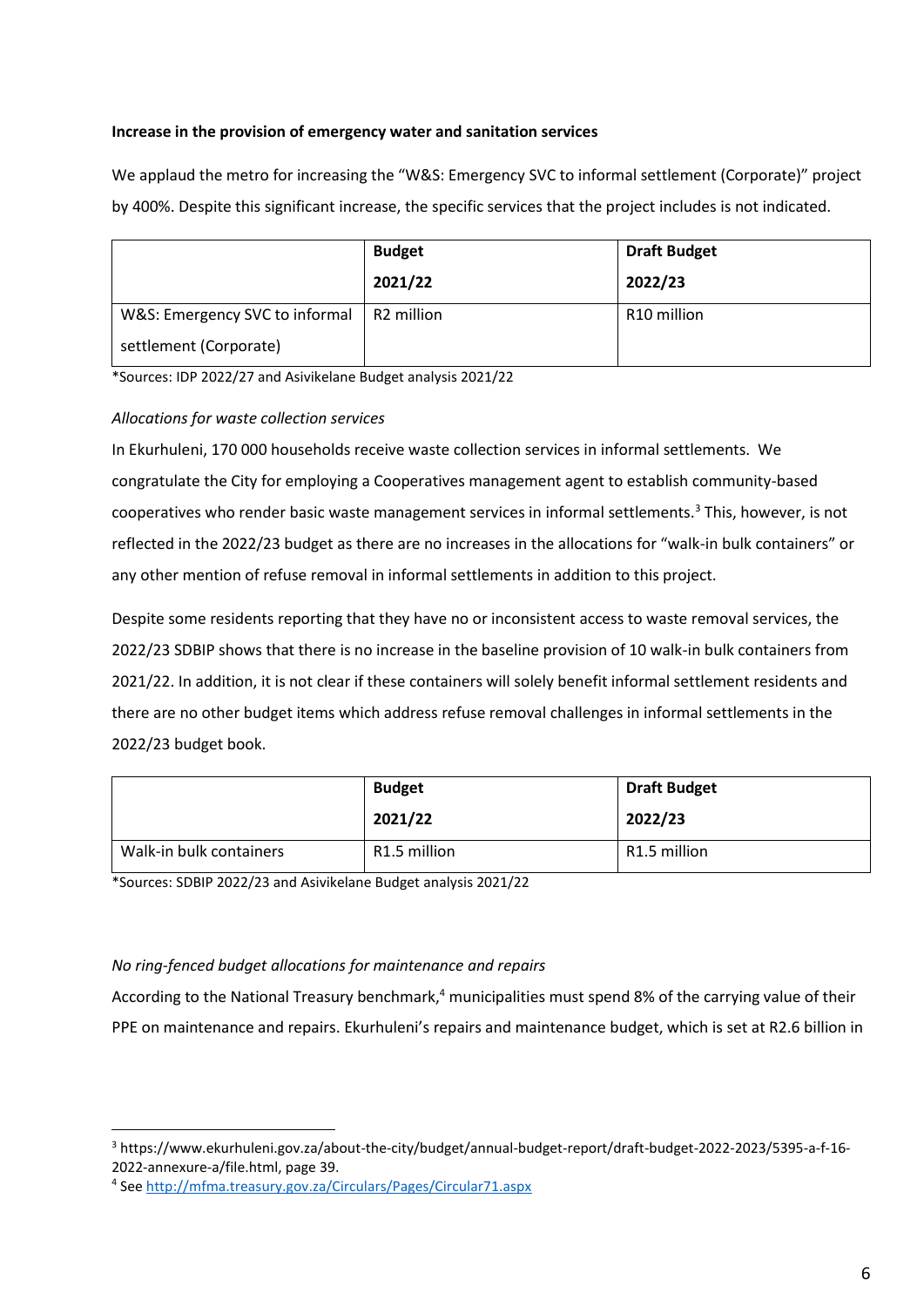2022/23, is 4.1% of the value of PPE, a slight increase from 3.3% in 2021/22. 5

In addition to the low allocation for PPE (half of the Treasury benchmark), the draft budget also does not indicate what share of this funding will go specifically to repairs and maintenance in informal settlements. While many areas in the metro need repair and maintenance, we indicated above the specific urgency of the repair and maintenance of taps and toilets in informal settlements. Without adequate repairs and maintenance, the service backlog will never be closed because taps and toilets break as fast as they are provided.

For this reason, we strongly recommend that the metro includes a specific budget item for repairs and maintenance of informal settlement taps and toilets and that this item is adequately resourced based on thorough costing.

## **Other allocations to services in Ekurhuleni informal settlements**

## *More money for informal settlement electrification*

The metro has increased its overall budget allocation for the electrification of informal settlements by 25%.

One of its interim measures is to provide residents with solar lighting units. However, the budget does not provide any specific allocations or plans for this project, and it is therefore not possible to assess the adequacy of this budget allocation. There is also no indication of how many, and which, informal settlements will benefit from both of these projects.

|                                    | <b>Budget</b> | <b>Draft Budget</b>      |  |
|------------------------------------|---------------|--------------------------|--|
|                                    | 2021/22       | 2022/23                  |  |
| <b>Electrification of Informal</b> | R120 million  | R <sub>150</sub> million |  |
| Settlements (Reblocking Areas)     |               |                          |  |
| (Corporate)                        |               |                          |  |

\*Sources: IDP 2022/27 and Asivikelane Budget analysis 2021/22

## *Service delivery through longer term informal settlements upgrading*

As indicated above, our understanding is that the metro will prioritise informal settlement residents'

<sup>5</sup> https://www.ekurhuleni.gov.za/about-the-city/budget/annual-budget-report/draft-budget-2022-2023/5395-a-f-16- 2022-annexure-a/file.html, page 134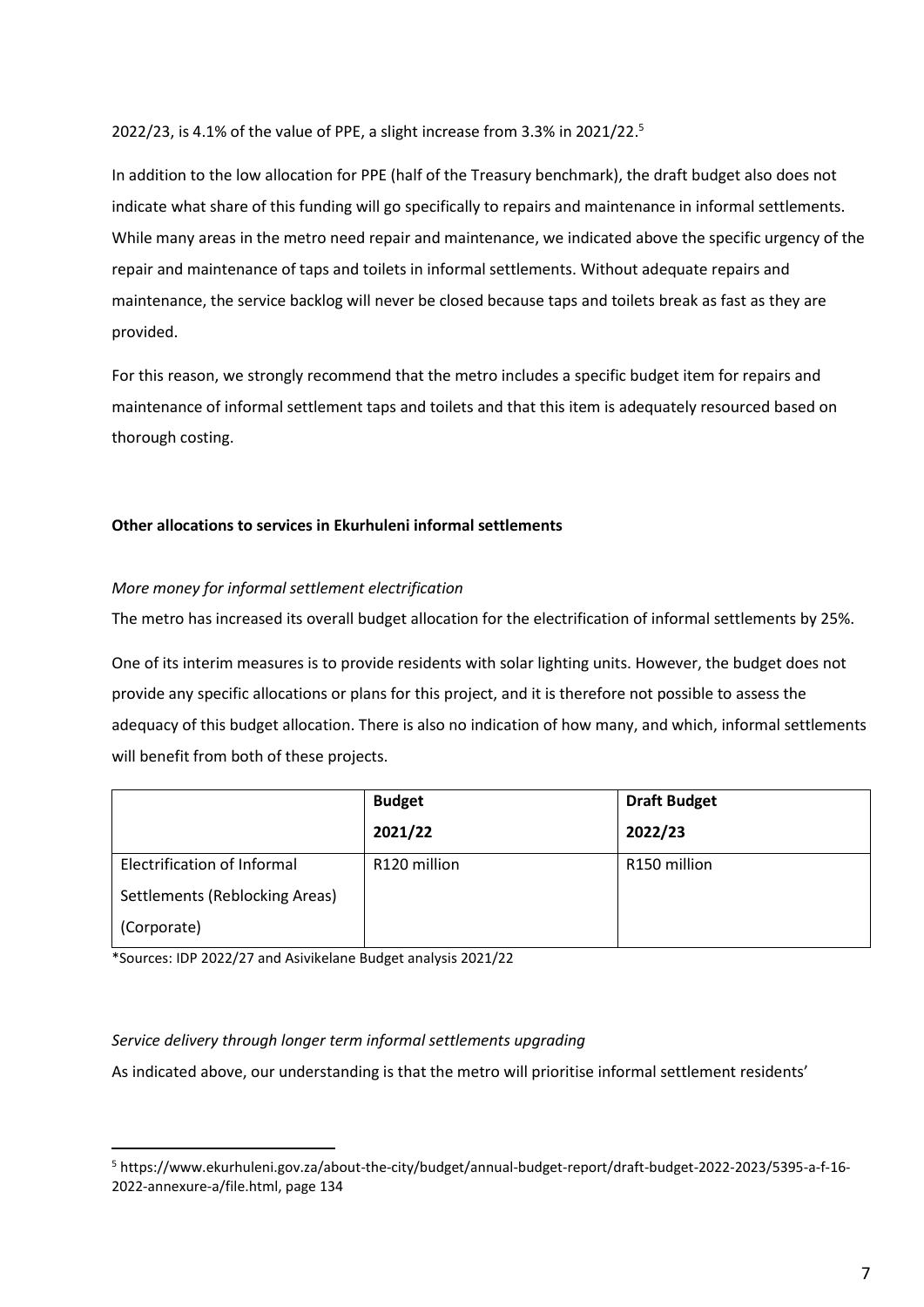immediate needs for basic services while they continue to work on long-term upgrading projects.

Ekurhuleni's Human Settlements department identifies the "Servicing of stands for subsidised human settlements development" and the "Management of informal settlements by co-ordinating the provision of interim basic services" as its core functions which are relevant to informal settlement development.<sup>6</sup> It is unclear what this means in practice as the 2022/23 – 2026/27 draft IDP shows that no households have been targeted for upgrading in 2022/23.<sup>7</sup> The 2022/23 draft SDBIP includes specific targets related to informal settlements. Specifically, it states that 12 informal settlements were to be re-blocked in 2021/22, while in 2022/23 the target drops to 7 settlements. The SDBIP also says that 461 households from informal settlements were to be relocated in 2021/22, while in 2022/23 this increases to 1014 households. The 2022/23 budget again does not show if there have been allocations for sites and services projects. This is in stark contrast to what was outlined in the 2020/21 budget documents, which placed more emphasis on the upgrading of informal settlements through various projects which provide services in the medium and long term.<sup>8</sup>

| <b>Source of finance</b>   | <b>Adjusted Budget</b> | % Spent      | <b>Draft Budget</b> |
|----------------------------|------------------------|--------------|---------------------|
|                            | 2021/22                | (March 2022) | 2022/23             |
| <b>Urban Settlement</b>    | R1.3 billion           | 38.5%        | R1.3 billion        |
| <b>Development Grant</b>   |                        |              |                     |
| (USDG)                     |                        |              |                     |
| <b>Informal Settlement</b> | R657.5 million         | 18.4%        | R700.9 million      |
| Upgrading                  |                        |              |                     |
| Partnership Grant (ISUPG)  |                        |              |                     |

\*Source: 2022/23 – 2024/25 Capital budget

The Informal Settlement Upgrading Partnership Grant (ISUPG) is a funding source dedicated to the upgrading of informal settlements. Whilst, the Urban Settlement Development Grant (USDG) can, amongst other things, be used for basic service delivery to informal settlements. Both grants are distributed to the metro by the national government. The allocation for the USDG 2022/23 remains unchanged and the ISUPG slightly increased. The draft capital budget presents these grants under the Ekurhuleni Human Settlement's

<sup>6</sup> https://www.ekurhuleni.gov.za/about-the-city/budget/annual-budget-report/draft-budget-2022-2023/5396-a-f-16- 2022-annexure-b/file.html, page137-138

<sup>7</sup> https://www.ekurhuleni.gov.za/about-the-city/budget/annual-budget-report/draft-budget-2022-2023/5395-a-f-16- 2022-annexure-a/file.html, page 216.

<sup>8</sup> https://asivikelane.org/wp-content/uploads/2021/02/2020-12-07-asivikelane\_budget-analysis-3-coekurhulenifinal.pdf, page 10-11.